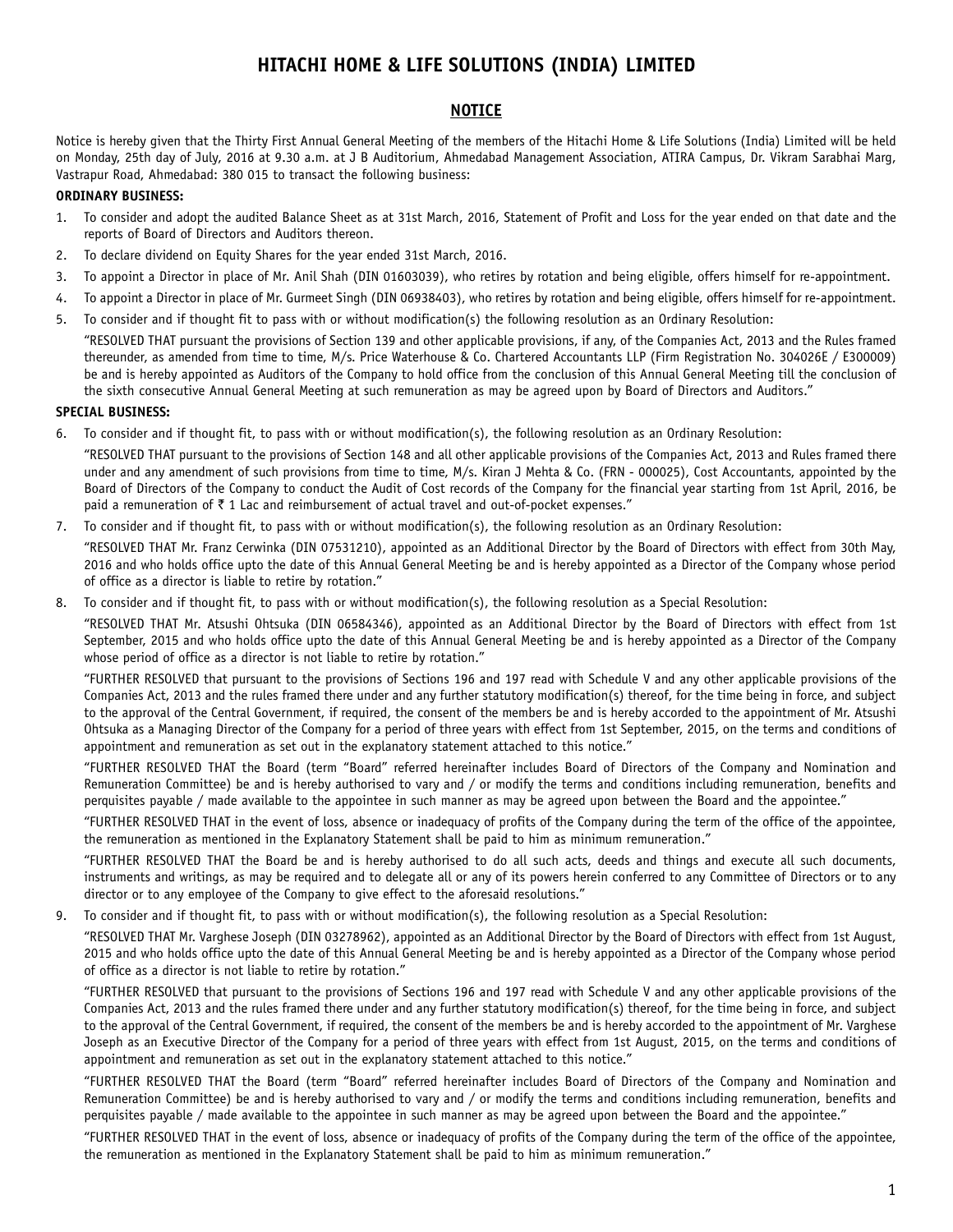"FURTHER RESOLVED THAT the Board be and is hereby authorised to do all such acts, deeds and things and execute all such documents, instruments and writings, as may be required and to delegate all or any of its powers herein conferred to any Committee of Directors or to any director or to any employee of the Company to give effect to the aforesaid resolutions."

10. To consider and if thought fit, to pass with or without modification(s), the following resolution as a Special Resolution:

"RESOLVED that pursuant to the provisions of Sections 196 and 197 read with Schedule V and any other applicable provisions of the Companies Act, 2013 and the rules framed there under and any further statutory modification(s) thereof, for the time being in force, and subject to the approval of the Central Government, if required, the consent of the members be and is hereby accorded to increase the remuneration of Mr. Anil Shah, CFO & Executive Director of the Company from Financial year 2015-16, as set out in the explanatory statement attached to this notice."

"FURTHER RESOLVED THAT the Board (term "Board" referred hereinafter includes Board of Directors of the Company and Nomination and Remuneration Committee) be and is hereby authorised to vary and / or modify the terms and conditions including remuneration, benefits and perquisites payable to Mr. Anil Shah."

"FURTHER RESOLVED THAT in the event of loss, absence or inadequacy of profits of the Company during the term of the office of the appointee, the remuneration as mentioned in the Explanatory Statement shall be paid to him as minimum remuneration."

"FURTHER RESOLVED THAT the Board be and is hereby authorised to do all such acts, deeds and things and execute all such documents, instruments and writings, as may be required and to delegate all or any of its powers herein conferred to any Committee of Directors or to any director or to any employee of the Company to give effect to the aforesaid resolutions."

11. To consider and if thought fit, to pass with or without modification(s), the following resolution as a Special Resolution:

"RESOLVED that pursuant to the provisions of Sections 196 and 197 read with Schedule V and any other applicable provisions of the Companies Act, 2013 and the rules framed there under and any further statutory modification(s) thereof, for the time being in force, and subject to the approval of the Central Government, if required, the consent of the members be and is hereby accorded to re-appoint Mr. Anil Shah as a CFO & Executive Director of the Company for a period of three years with effect from 1st June, 2016, on the terms and conditions of appointment and remuneration as set out in the explanatory statement attached to this notice."

"FURTHER RESOLVED THAT the Board (term "Board" referred hereinafter includes Board of Directors of the Company and Nomination and Remuneration Committee) be and is hereby authorised to vary and / or modify the terms and conditions including remuneration, benefits and perquisites payable / made available to the appointee in such manner as may be agreed upon between the Board and the appointee."

"FURTHER RESOLVED THAT in the event of loss, absence or inadequacy of profits of the Company during the term of the office of the appointee, the remuneration as mentioned in the Explanatory Statement shall be paid to him as minimum remuneration."

"FURTHER RESOLVED THAT the Board be and is hereby authorised to do all such acts, deeds and things and execute all such documents, instruments and writings, as may be required and to delegate all or any of its powers herein conferred to any Committee of Directors or to any director or to any employee of the Company to give effect to the aforesaid resolutions."

12. To consider and if thought fit, to pass with or without modification(s), the following resolution as a Special Resolution:

"RESOLVED that pursuant to the provisions of Sections 196 and 197 read with Schedule V and any other applicable provisions of the Companies Act, 2013 and the rules framed there under and any further statutory modification(s) thereof, for the time being in force, and subject to the approval of the Central Government, if required, the consent of the members be and is hereby accorded to increase the remuneration of Mr. Vinay Chauhan, Executive Director of the Company from Financial year 2015-16, as set out in the explanatory statement attached to this notice."

"FURTHER RESOLVED THAT the Board (term "Board" referred hereinafter includes Board of Directors of the Company and Nomination and Remuneration Committee) be and is hereby authorised to vary and / or modify the terms and conditions including remuneration, benefits and perquisites payable to Mr. Vinay Chauhan."

"FURTHER RESOLVED THAT in the event of loss, absence or inadequacy of profits of the Company during the term of the office of the appointee, the remuneration as mentioned in the Explanatory Statement shall be paid to him as minimum remuneration."

"FURTHER RESOLVED THAT the Board be and is hereby authorised to do all such acts, deeds and things and execute all such documents, instruments and writings, as may be required and to delegate all or any of its powers herein conferred to any Committee of Directors or to any director or to any employee of the Company to give effect to the aforesaid resolutions."

13. To consider and if thought fit, to pass with or without modification(s), the following resolution as a Special Resolution:

"RESOLVED that pursuant to the provisions of Sections 196 and 197 read with Schedule V and any other applicable provisions of the Companies Act, 2013 and the rules framed there under and any further statutory modification(s) thereof, for the time being in force, and subject to the approval of the Central Government, if required, the consent of the members be and is hereby accorded to re-appoint Mr. Vinay Chauhan as an Executive Director of the Company for a period of three years with effect from 15th May, 2016, on the terms and conditions of appointment and remuneration as set out in the explanatory statement attached to this notice."

"FURTHER RESOLVED THAT the Board (term "Board" referred hereinafter includes Board of Directors of the Company and Nomination and Remuneration Committee) be and is hereby authorised to vary and / or modify the terms and conditions including remuneration, benefits and perquisites payable / made available to the appointee in such manner as may be agreed upon between the Board and the appointee."

"FURTHER RESOLVED THAT in the event of loss, absence or inadequacy of profits of the Company during the term of the office of the appointee, the remuneration as mentioned in the Explanatory Statement shall be paid to him as minimum remuneration."

"FURTHER RESOLVED THAT the Board be and is hereby authorised to do all such acts, deeds and things and execute all such documents, instruments and writings, as may be required and to delegate all or any of its powers herein conferred to any Committee of Directors or to any director or to any employee of the Company to give effect to the aforesaid resolutions."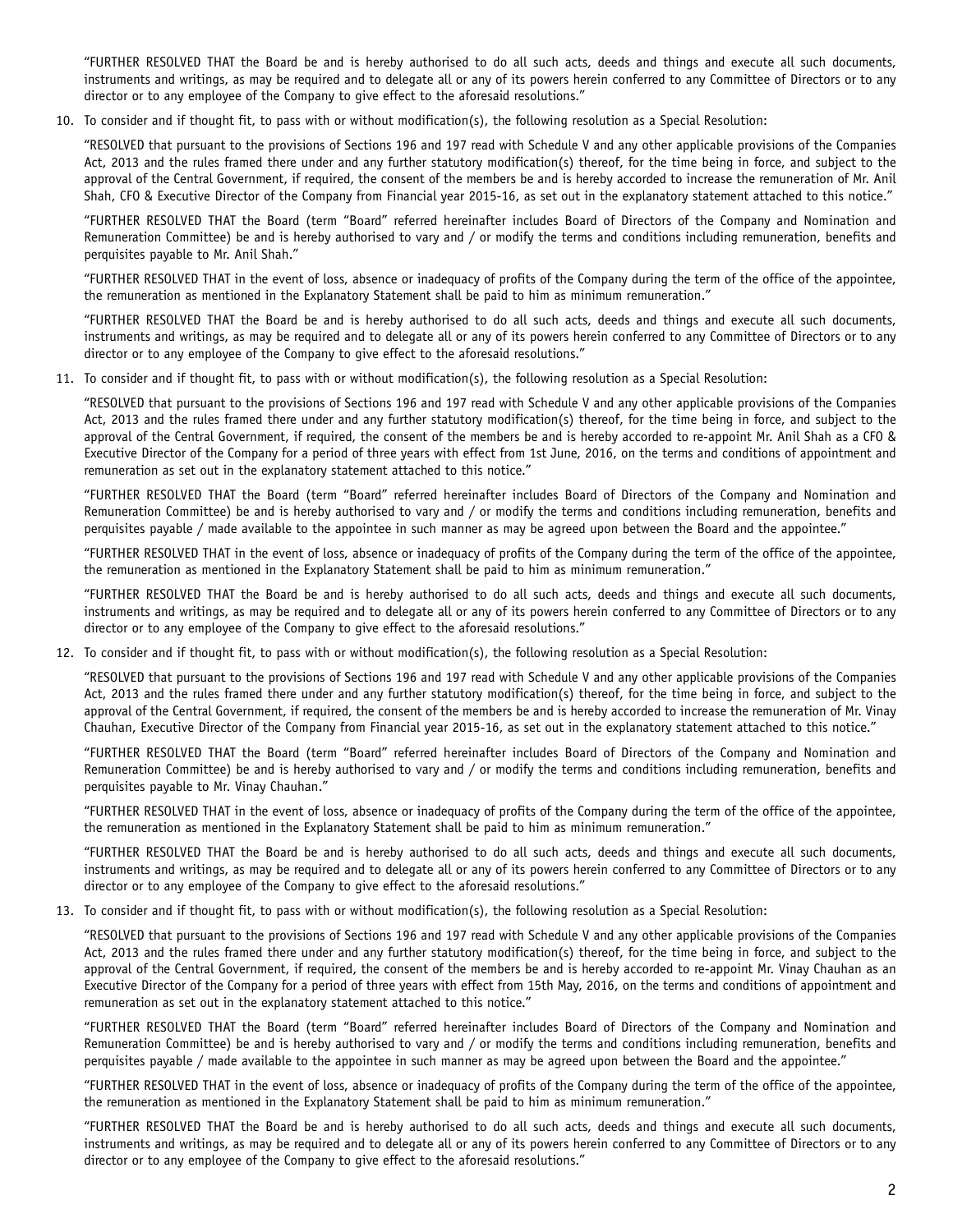14. To consider and if thought fit, to pass with or without modification(s), the following resolution as a Special Resolution:

"RESOLVED that pursuant to the provisions of Sections 196 and 197 read with Schedule V and any other applicable provisions of the Companies Act, 2013 and the rules framed there under and any further statutory modification(s) thereof, for the time being in force, and subject to the approval of the Central Government, if required, the consent of the members be and is hereby accorded to increase the remuneration of Mr. Gurmeet Singh, Executive Director of the Company from Financial year 2015-16, as set out in the explanatory statement attached to this notice."

"FURTHER RESOLVED THAT the Board (term "Board" referred hereinafter includes Board of Directors of the Company and Nomination and Remuneration Committee) be and is hereby authorised to vary and / or modify the terms and conditions including remuneration, benefits and perquisites payable to Mr. Gurmeet Singh."

"FURTHER RESOLVED THAT in the event of loss, absence or inadequacy of profits of the Company during the term of the office of the appointee, the remuneration as mentioned in the Explanatory Statement shall be paid to him as minimum remuneration."

"FURTHER RESOLVED THAT the Board be and is hereby authorised to do all such acts, deeds and things and execute all such documents, instruments and writings, as may be required and to delegate all or any of its powers herein conferred to any Committee of Directors or to any director or to any employee of the Company to give effect to the aforesaid resolutions."

15. To consider and if thought fit, to pass with or without modification(s), the following resolution as a Special Resolution:

"RESOLVED that pursuant to Section 13(2) of the Companies Act, 2013, and any other applicable provisions of the Companies Act, 2013 and the rules framed there under and any further statutory modification(s) thereof, for the time being in force and subject to the approval of the Central Government and any other regulatory authorities as may be required, consent of the members is hereby accorded for changing the name of the Company from Hitachi Home & Life Solutions (India) Limited to Johnson Controls – Hitachi Air Conditioning India Limited or any other name as may be approved by the Regulatory Authorities, whether under the Companies Act, 2013 or any other statutes or regulations applicable to the Company.

"FURTHER RESOLVED that the name clause in the Memorandum of Association of the Company be altered by deleting existing name of the Company and substituting it with the new name of the Company."

"FURTHER RESOLVED that the Board of Directors or Executive Committee of Directors is hereby authorised to accept any other name approved by the relevant regulatory authorities and seek approval for the change in the name of the Company accordingly without making any further reference to the members for their approval."

16. To consider and if thought fit, to pass with or without modification(s), the following resolution as a Special Resolution:

"RESOLVED that pursuant to Section 88 of the Companies Act, 2013 and Rule 5(2) of the Companies (Management and Administration) Rules, 2014 and any other applicable provisions of the Companies Act, 2013 and the rules framed there under and any further statutory modification(s) thereof, Register of Members be maintained at Ahmedabad office of Link Intime India Pvt. Limited which is presently situated at Unit No. 303, 3rd Floor, Shoppers Plaza V, Opp. Municipal Market, Behind Shoppers Plaza II, Off C. G. Road, Ahmedabad 380009.

17. To consider and if thought fit, to pass with or without modification(s), the following resolution as a Special Resolution:

"RESOLVED THAT pursuant to the provision of Section 14 and other applicable provision(s) of the Companies Act, 2013 and relevant rules framed thereunder, and any further statutory modification(s) thereof, consent of the members be accorded for substitution of all Articles of existing 'Articles of Association' of the Company with new set of Articles prepared based on Table F of Companies Act, 2013."

"RESOLVED FURTHER THAT any Director and/or Company Secretary of the Company be and is hereby authorized to do all such acts, deeds and things as may be required or deemed expedient to implement this resolution."

#### **Notes:**

(a) A member entitled to attend and vote at the Annual General Meeting is entitled to appoint a proxy to attend and vote instead of himself and a proxy need not be a member of the Company. The instrument appointing proxy must be deposited at the Registered Office of the Company not less than forty eight hours before the time fixed for the meeting.

A person can act as a proxy on behalf of members not exceeding fifty and holding in the aggregate not more than ten percent of the total capital of the Company carrying voting rights. A member holding more than ten percent of the total share capital of the Company carrying voting rights may appoint a single person as proxy and such person shall not act as a proxy for any other person or shareholder.

- (b) The relative Explanatory Statement pursuant to Section 102 of the Companies Act, 2013 in respect to the Special business to be transacted at the Meeting is annexed hereto.
- (c) The Register of Members and Share transfer books of the Company will be closed from 18th July, 2016 to 22nd July, 2016 (both days inclusive).
- (d) Dividend, if declared, will be paid as under:
	- Physical Shares : To the members whose names appear on the Register of members of the Company as on 15th July, 2016.
	- Dematerialised Shares : To the beneficial owners as on 15th July, 2016 as per information to be furnished by Depositories for this purpose.
	- Dividend Payment Date : Dividend, if declared, will be paid on or after 11th August, 2016.
- (e) Members are requested to notify promptly any change in their address to the Company's Registrars and Share Transfer Agent, Link Intime India Pvt. Limited. The members are also requested to send all correspondence relating to Shares, including transfers and transmissions to the Registrars and Share Transfer Agent.
- (f) All members who have not encashed their dividend warrants for the financial years 2009-10, 2010-11, 2011-12, 2012-13, 2013-14 and 2014-15 are requested to write to the Company's Registrars and Share Transfer Agent, for issuance of duplicate dividend warrant(s).
- (g) The facility for making nominations is available for members in respect of the shares held by them. Nomination form can be obtained from the Company's Registrars and Share Transfer Agent.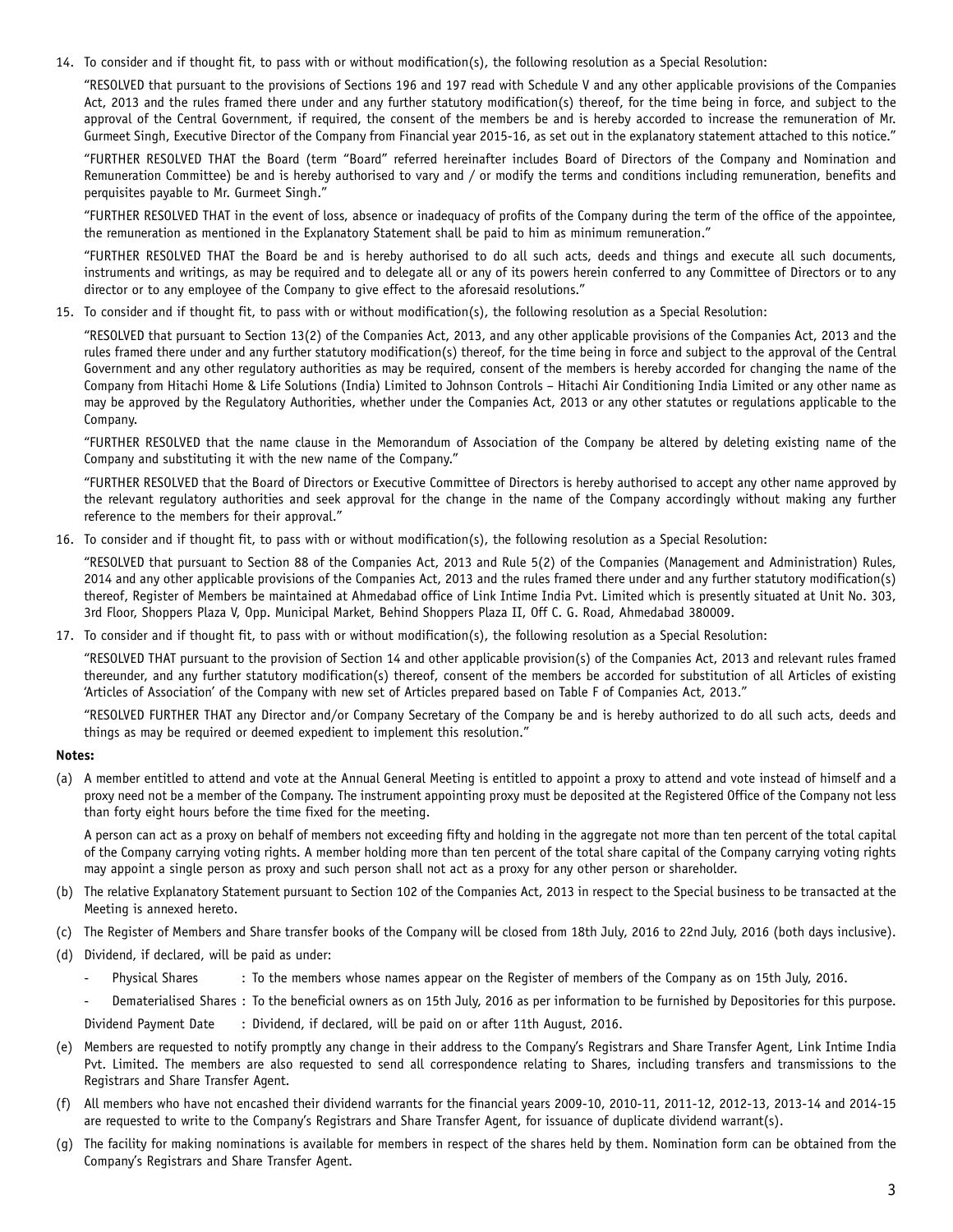- (h) Electronic copy of the Annual Report for the year 2015-16, Notice of the Annual General Meeting of the Company along with Attendance Slip and Proxy Form are being sent to all the members whose email IDs are registered with the Company / Depository Participant for communication purposes unless any member has requested for a hard copy of the same. For members who have not registered their email address, physical copies are being sent in the permitted mode.
- (i) Members desirous of obtaining information in respect of accounts of the Company are requested to send queries in writing to the Company at the registered office, so as to reach at least seven days before the date of the meeting.
- (j) The shares of the Company have been listed at BSE Limited and National Stock Exchange of India Limited and Company has already paid Listing Fees to the said Stock Exchanges for the year 2016-17.
- (k) In compliance with provisions of Section 108 of the Companies Act, 2013 and Rule framed thereunder the Company is pleased to provide members, a facility to exercise their right to vote at the Annual General Meeting (AGM) by electronic means and the business may be transacted through e-Voting Services provided by Central Depository Services (India) Limited (CDSL).

#### **By Order of the Board of Directors**

Place : Delhi **Parag Dave** Date : 30th May, 2016 Company Secretary Hitachi Home & Life Solutions (India) Limited Corporate Identification Number (CIN): L29300GJ1984PLC007470 Regd. Office: 9th Floor, Abhijeet, Mithakhali Six Roads, Ahmedabad: 380006 Phone: 079-26402024 E-mail:compliance.officer@jci-hitachi.com, Web: www.hitachi-hli.com

#### **EXPLANATORY STATEMENT PURSUANT TO SECTION 102 OF THE COMPANIES ACT, 2013:**

#### **Item No. 6**

Pursuant to the provisions of Section 148 of the Companies Act, 2013 and Rule 14 of the Rules framed there under, on recommendation of Audit Committee, the Board has considered and approved appointment of M/s. Kiran J Mehta & Co. (FRN - 000025), Cost Accountants, as Cost Auditors to conduct Audit of Cost records of the Company for the financial year starting from 1st April, 2016 at a remuneration of  $\bar{\tau}$  1 Lac plus Service Tax and reimbursement of actual travel and out-of-pocket expenses.

Such remuneration has to be ratified by the Shareholders of the Company. Therefore, consent of the Members is sought for passing an Ordinary resolution for ratification of the Remuneration payable to Cost Auditors for the Financial year starting from 1st April, 2016.

None of the Directors and Key Managerial Personnel of the Company and their relatives are concerned or interested, financially or otherwise, in the resolution.

The Board commends the resolution for approval of the members.

#### **Item No. 7**

Mr. Franz Cerwinka was appointed as an additional Director of the Company by the Board of Directors of the Company with effect from 30th May, 2016 and holds his office upto the date of this Annual General Meeting. Consent of the Members is sought for his appointment as Director of the Company.

Except Mr. Franz Cerwinka, being an appointee, none of the other Directors and Key Managerial Personnel of the Company and their relatives are concerned or interested, financially or otherwise, in the resolution.

The Board commends the resolution for approval of the members.

#### **Item No. 8 to 14**

Special resolution as set out in Item No. 8 relates to appointment of Mr. Atsushi Ohtsuka (DIN 06584346) as an additional Director of the Company by the Board of Directors of the Company with effect from 1st September, 2015 and holds his office upto the date of this Annual General Meeting. Consent of the Members is sought for his appointment as Director of the Company.

Board of Directors of the Company has, subject to the approval of the members and Central Government, appointed Mr. Atsushi Ohtsuka as a Managing Director for a period of three years with effect from 1st September, 2015. It is proposed to seek the approval of Members for the appointment and remuneration of Mr. Atsushi Ohtsuka as a Managing Director in terms of the applicable provisions of the Act.

Special resolution as set out in Item No. 9 relates to appointment of Mr. Varghese Joseph (DIN 03278962) as an additional Director of the Company by the Board of Directors of the Company with effect from 1st August, 2015 and holds his office upto the date of this Annual General Meeting. Consent of the Members is sought for his appointment as Director of the Company.

Board of Directors of the Company has, subject to the approval of the members and Central Government, if required, appointed Mr. Varghese Joseph as an Executive Director for a period of three years with effect from 1st August, 2015. It is proposed to seek the approval of Members for the appointment and remuneration of Mr. Varghese Joseph as an Executive Director in terms of the applicable provisions of the Act.

Special resolution as set out in Item No. 10 relates to increase in remuneration of Mr. Anil Shah (DIN 01603039) from the year 2015-16. Remuneration Committee and Board of Directors of the Company have, subject to the approval of the members and Central Government, if required, increased the remuneration of Mr. Anil Shah, CFO & Executive Director from the year 2015-16. It is proposed to seek the approval of Members for the remuneration of Mr. Anil Shah as a CFO & Executive Director in terms of the applicable provisions of the Act.

Special resolution as set out in Item No. 11 relates to the re-appointment of Mr. Anil Shah (DIN 01603039) as a CFO & Executive Director of the Company. Board of Directors of the Company has, subject to the approval of the members and Central Government, if required, re-appointed Mr. Anil Shah as a CFO & Executive Director for a period of three years with effect from 1st June, 2016. It is proposed to seek the approval of Members for the appointment and remuneration of Mr. Anil Shah as a CFO & Executive Director in terms of the applicable provisions of the Act.

Special resolution as set out in Item No. 12 relates to increase in remuneration of Mr. Vinay Chauhan (DIN 00267806) from the year 2015-16. Remuneration Committee and Board of Directors of the Company have, subject to the approval of the members and Central Government, if required,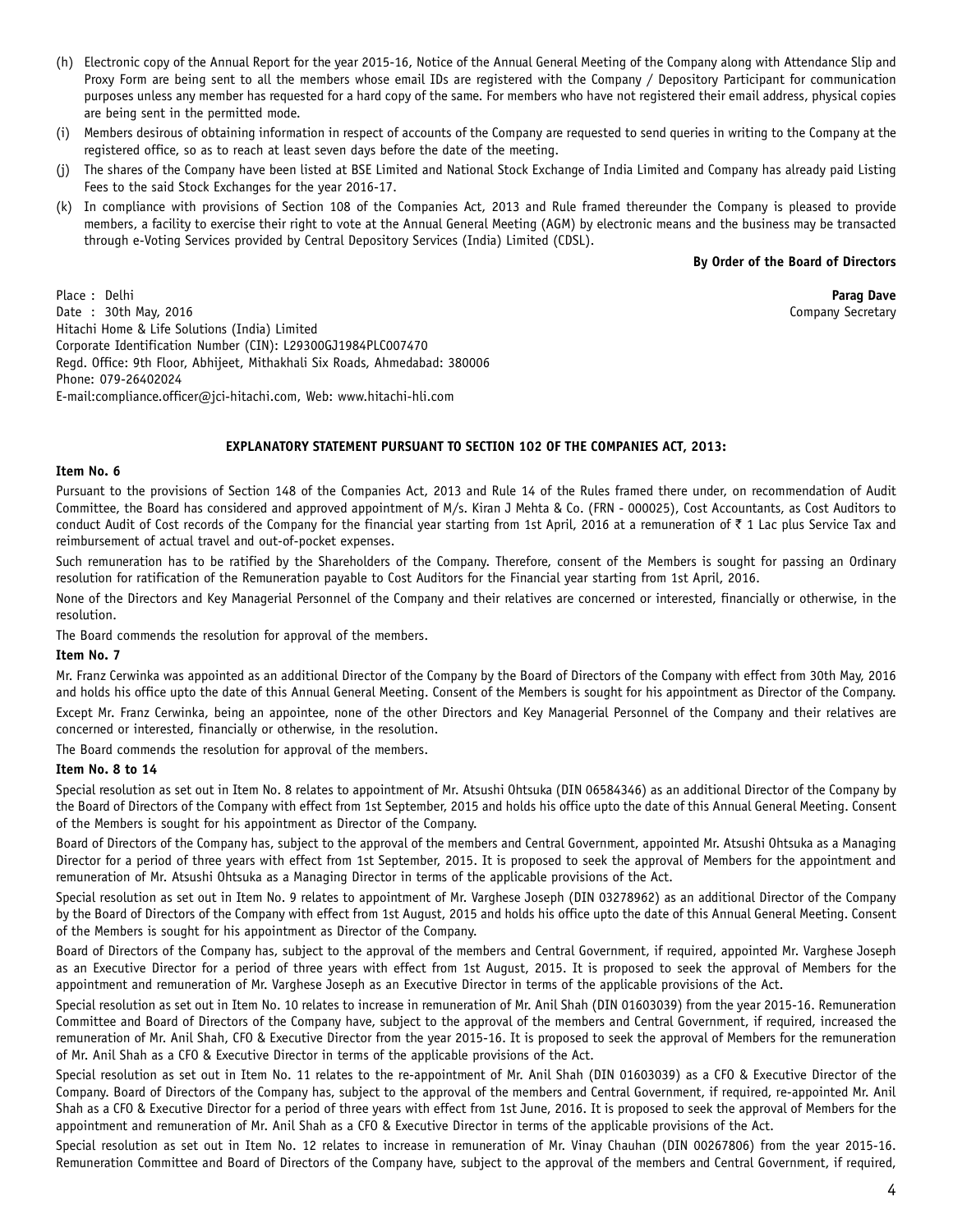increased the remuneration of Mr. Vinay Chauhan, Executive Director from the year 2015-16. It is proposed to seek the approval of Members for the remuneration of Mr. Vinay Chauhan as an Executive Director in terms of the applicable provisions of the Act.

Special resolution as set out in Item No. 13 relates to re-appointment of Mr. Vinay Chauhan (DIN 00267806) as an Executive Director of the Company. Board of Directors of the Company has, subject to the approval of the members and Central Government, if required, re-appointed Mr. Vinay Chauhan as an Executive Director for a period of three years with effect from 15th May, 2016. It is proposed to seek the approval of Members for the appointment and remuneration of Mr. Vinay Chauhan as an Executive Director in terms of the applicable provisions of the Act.

Special resolution as set out in Item No. 14 relates to increase in remuneration of Mr. Gurmeet Singh (DIN 06938403) from the year 2015-16. Remuneration Committee and Board of Directors of the Company have, subject to the approval of the members and Central Government, if required, increased the remuneration of Mr. Gurmeet Singh, Executive Director From the year 2015-16. It is proposed to seek the approval of Members for the remuneration of Mr. Gurmeet Singh as an Executive Director in terms of the applicable provisions of the Act.

Remuneration of above Directors has been determined by the Nomination and Remuneration Committee as under:

#### **Salary, Perquisites and Allowances per annum of the appointees:**

| Resolution no. | <b>Name of Director</b> | Remuneration                                                                               |
|----------------|-------------------------|--------------------------------------------------------------------------------------------|
|                | Mr. Atsushi Ohtsuka     | Not to exceed $\bar{\tau}$ 17,500,000 per Annum (inclusive of perquisites as stated under) |
|                | Mr. Varghese Joseph     | Not to exceed ₹ 15,000,000 per Annum (inclusive of perquisites as stated under)            |
| 10 & 11        | Mr. Anil Shah           | Not to exceed ₹ 15,000,000 per Annum (inclusive of perquisites as stated under)            |
| 12 & 13        | Mr. Vinay Chauhan       | Not to exceed ₹ 15,000,000 per Annum (inclusive of perquisites as stated under)            |
| 14             | Mr. Gurmeet Singh       | Not to exceed ₹ 15,000,000 per Annum (inclusive of perquisites as stated under)            |

#### **Perquisites:**

## Category A:

The Company shall provide furnished accommodation or house rent allowance and any other perquisites as may be decided by the Company from time to time.

Category B:

Company's car and telephone at residence. Extent of usage of these perquisites for official duties, shall not be included in the computation of the limit of the above remuneration ceiling.

Apart from the aforesaid remuneration, they will be entitled to reimbursement of all expenses incurred in connection with the business of the company.

The appointees shall not be entitled to any sitting fees for Board / Committee meetings.

In the event of loss, absence or inadequacy of profits of the Company in any financial year during the term of the office of the appointees, the remuneration as mentioned above shall be paid to him as minimum remuneration.

Annual / interim increments will be decided as per the policy of the Company on the basis of performance of the appointee.

Information as required under Section II of the Part II of Schedule V of the Companies Act, 2013

## **I. General Information**

- (1) Nature of Industry: Company is engaged in manufacturing and selling of Air conditioners and trading of Refrigerators, Washing Machines.
- (2) Date or expected date of commencement of commercial production: Company commenced its business in the year 1985.
- (3) In case of new companies, expected date of commencement of activities as per project approved by financial institutions appearing in the prospectus: Not applicable.
- (4) Financial performance based on the given indicators: For the year 2015-16, Income was ₹ 181720 Lacs and Profit before tax was ₹ 6883.97 Lacs.
- (5) Foreign investments or collaborations, if any: Johnson Controls Hitachi Air-conditioning is holding 74.25% of the total paid up share capital as well as Company has entered into Technical Collaboration agreements with Johnson Controls – Hitachi Air Conditioning Technology (Hong Kong) Limited for the products of the Company.

## **II. Information about the appointees**

- (1) Back ground details: Brief resume of the appointees are provided as part of this notice.
- (2) Past remuneration:
	- Mr. Atsushi Ohtsuka : For the year 2015-16  $\bar{\tau}$  123.64 Lacs
	- Mr. Varghese Joseph : For the year 2015-16  $\bar{\tau}$  79.68 Lacs
	- Mr. Anil Shah : For the year 2015-16  $\bar{\tau}$  109.39 Lacs
	- Mr. Vinay Chauhan : For the year 2015-16  $\bar{\tau}$  110.73 Lacs
	- Mr. Gurmeet Singh : For the year 2015-16 ₹ 90.89 Lacs
- (3) Job Profile and his suitability:

Mr. Atsushi Ohtsuka has done his graduation in Science and Engineering from Waseda University in March, 1986. He has been associated with Hitachi, Ltd., Japan since April, 1986. He is having an extensive experience for about 30 years in various areas in related field.

Mr. Varghese Joseph is a graduate in commerce (specialization in Management) from Gujarat University and a PGPM from International Management Institute, New Delhi. In his total experience of nearly 27 years, he has worked in various companies which are in the field of air-conditioning. In his career he has worked in areas of Sales & Service.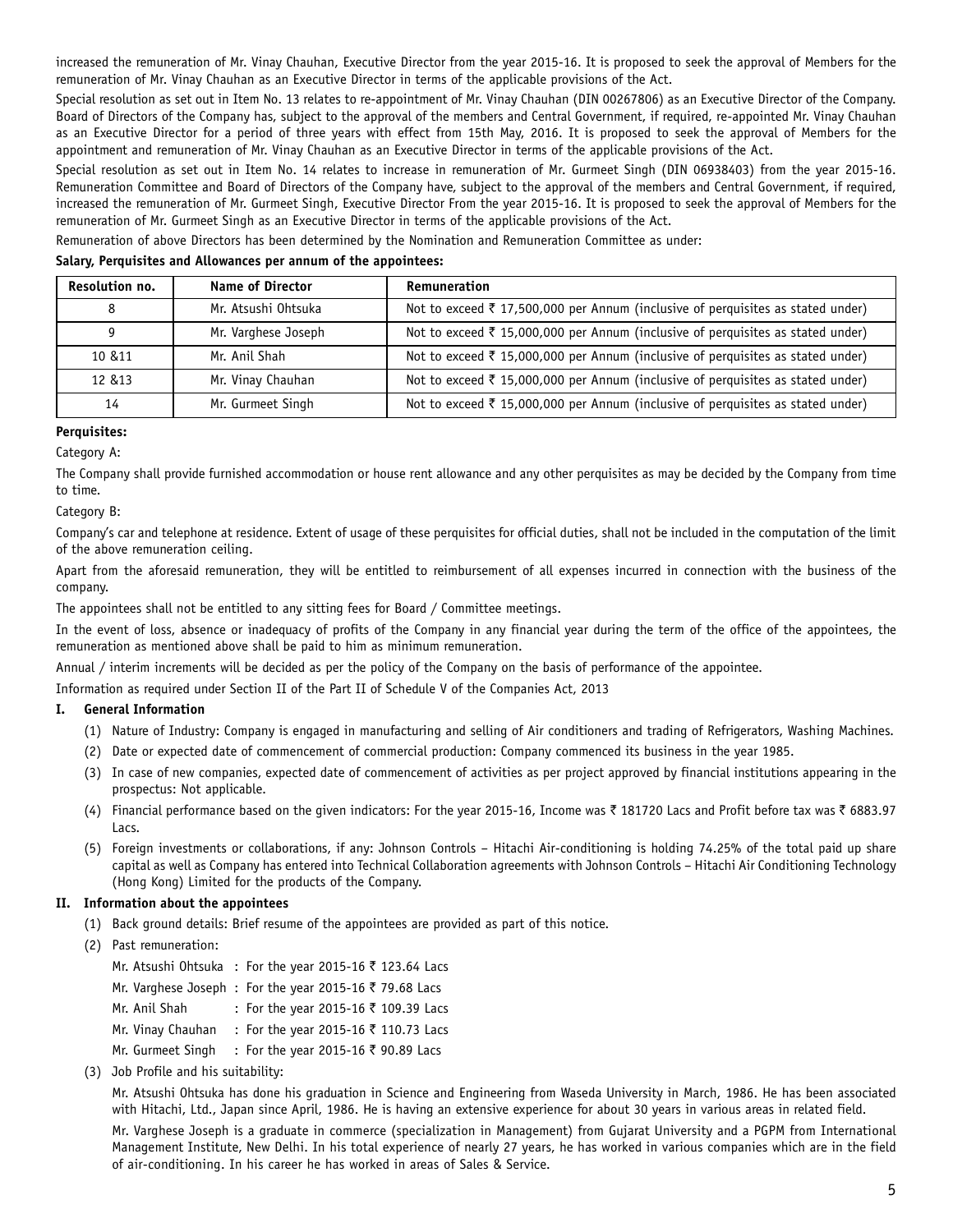Mr. Anil Shah is a Graduate of Commerce and a Chartered Accountant. He is having an experience in various areas like Finance, Accounts, Budgeting, Costing, Legal, Direct and Indirect Taxation, etc. He is associated with the Company since 1984.

Mr. Vinay Chauhan is Bachelor of Engineering and has done Post Graduate Diploma in Industrial Engineering. He is having an experience in various areas like Design and Development, Quality Management, Manufacturing, etc. He is associated with the Company since 1993.

Mr. Gurmeet Singh is an Honours Graduate in Physics from the University of Delhi with a Post Graduate Diploma in Management. In his total experience of nearly 28 years, he has worked in various companies and product categories. In his career he has worked in fields of Sales, Marketing, Business Planning, Service and Strategy.

- (4) Remuneration proposed to appointees: Remuneration as stated above.
- (5) Comparative remuneration profile with respect to industry, size of the Company, profile of the position and person (in case of expatriates the relevant details would be w.r.t. the country of his origin): With globalisation and liberalisation taking roots in India, the demand for the knowledge and skill in various fields are on the rise and there has been a phenomenal growth in the remuneration package for key positions in the last few years.
- (6) Pecuniary relationship directly or indirectly with the Company, or relationship with the managerial personnel, if any: Apart from the remuneration they do not have any pecuniary relationship with the Company or with the managerial personnel or with the other Directors of the Company.

## **III. Other Information**

Reasons of loss or inadequate profits: Not applicable since, during the year 2015-16, Company has made profit before tax of  $\bar{\tau}$  6883.97 Lacs.

## **IV. Disclosures**

The disclosures of remuneration shall be reported in Corporate Governance Report attached to the Directors' Report.

Except Mr. Atsushi Ohtsuka, Mr. Varghese Joseph, Mr. Anil Shah, Mr. Vinay Chauhan and Mr. Gurmeet Singh being appointees, none of the other Directors and Key Managerial Personnel of the Company and their relatives are concerned or interested, financially or otherwise, in the resolution. The above explanatory statement sets out an abstract of material terms and conditions of the appointment and hence the same may be treated as an abstract of memorandum of interest in accordance with Section 190 of the Companies Act, 2013.

The Board commends the resolution for approval of the members.

#### **Item No. 15**

On 1st October, 2015, Johnson Controls, Hitachi Ltd. and Hitachi Appliances Inc have completed Global Joint Venture agreement and commenced operations of Johnson Controls – Hitachi Air Conditioning. Through this agreement Johnson Controls has acquired a 60 percent ownership stake of the new entity and Hitachi Appliances Inc. retained ownership of remaining 40 percent of the Company.

Hitachi Home & Life Solutions (India) Limited was a Subsidiary of Hitachi Appliances Inc., has now become a subsidiary of Johnson Controls – Hitachi Air Conditioning.

Consequent to above change, the name of the Company has been proposed to change from Hitachi Home & Life Solutions (India) Limited to Johnson Controls – Hitachi Air Conditioning India Limited or any other name as may be approved by the Regulatory Authorities, whether under the Companies Act, 2013 or any other statutes or regulations applicable to the Company.

None of the Directors and Key Managerial Personnel of the Company and their relatives are concerned or interested, financially or otherwise, in the resolution.

The Board commends the resolution for approval of the members.

#### **Item No. 16**

Company has appointed M/s. Link Intime India Pvt. Limited as a Registrar and Transfer Agent. Pursuant to Section 88 of the Companies Act, 2013 and Rule 5(2) of the Companies (Management and Administration) Rules, 2014, Register of Members will be maintained at the office of Link Intime India Pvt. Limited, Unit No. 303, 3rd Floor, Shoppers Plaza V, Opp. Municipal Market, Behind Shoppers Plaza II, Off C. G. Road, Ahmedabad 380009. None of the Directors and Key Managerial Personnel of the Company and their relatives are concerned or interested, financially or otherwise, in the resolution.

The Board commends the resolution for approval of the members.

## **Item No. 17**

Existing 'Articles of Association' of the Company, was prepared in accordance with the Companies Act, 1956. Several Articles in the existing 'Articles of Association' contain references to specific provisions of the Companies Act, 1956, some articles are no longer in conformity with the new Companies Act, 2013. Therefore, the existing 'Articles of Association' of the Company are to be re-aligned as per the provisions of the new Act.

It is proposed to substitute all the Articles of 'Articles of Association' in place of existing set of 'Articles of Association' which are prepared based on Table 'F' of Schedule I of the Act.

The proposed new draft 'Articles of Association' is being uploaded on the Company's website i.e. www.hitachi-hli.com for perusal by the Members and is available for inspection at the Registered Office of the Company during business hours on all working days (except Saturdays, Sundays and Public Holidays) from 11:00 A.M.to 1:00 P.M including and upto the date of the meeting.

None of the Directors and Key Managerial Personnel of the Company and their relatives are concerned or interested, financially or otherwise, in the resolution.

The Board commends the resolution for approval of the members.

**By Order of the Board of Directors**

Place : Delhi **Parag Dave** Date : 30th May, 2016 **Company Secretary** Company Secretary Hitachi Home & Life Solutions (India) Limited Corporate Identification Number (CIN): L29300GJ1984PLC007470 Regd. Office: 9th Floor, Abhijeet, Mithakhali Six Roads, Ahmedabad: 380006 Phone: 079-26402024 E-mail:compliance.officer@jci-hitachi.com, Web: www.hitachi-hli.com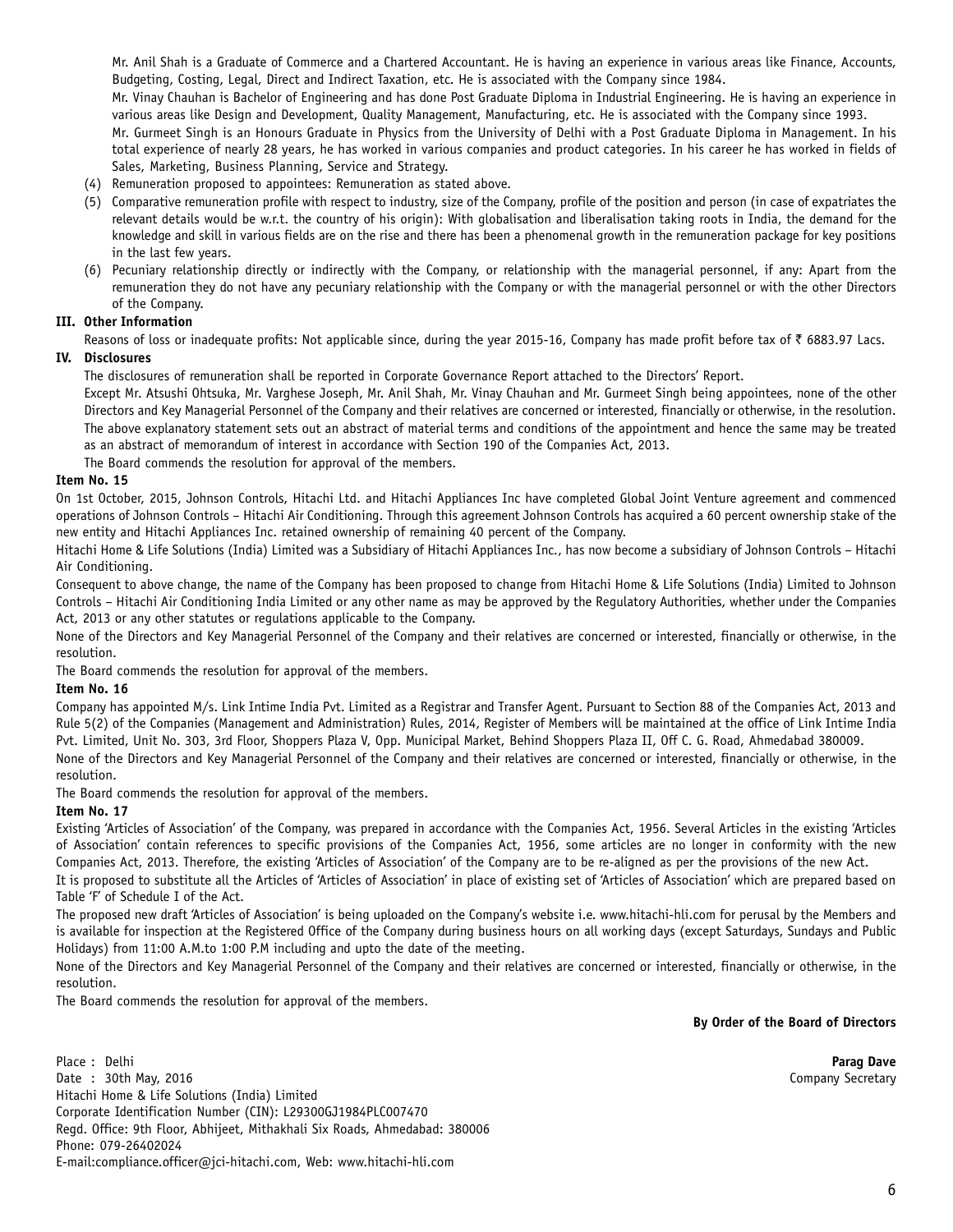#### **Instructions for E-voting**

- 1. In compliance with provisions of Section 108 of the Companies Act, 2013 and Rule framed thereunder the Company is pleased to provide members facility to exercise their right to vote at the Annual General Meeting (AGM) by electronic means and the business may be transacted through e-Voting Services provided by Central Depository Services (India) Limited (CDSL).
- 2. Facility for voting, either through ballot or polling paper shall also be made available at the meeting and members attending the meeting who have not already cast their vote by remote e-voting shall be able to exercise their right at the meeting.
- 3. Members who have cast their vote by remote e-voting prior to the meeting may also attend the meeting but shall not be entitled to cast their vote again.
- 4. Tejal Shah & Associates, Company Secretaries in practice (Membership no. ACS-13316), has been appointed as the Scrutinizer to scrutinize the e-voting process (including the Ballot Form received from the Members who do not have access to the e-voting process) in a fair and transparent manner.
- 5. a. The voting period begins on 22nd July, 2016 (09.00 am IST) and ends on 24th July, 2016 (5.00 pm IST). During this period shareholders' of the Company, holding shares either in physical form or in dematerialized form, as on the cut-off date of 18th July, 2016, may cast their vote electronically. The e-voting module shall be disabled by CDSL for voting thereafter.
	- b. The shareholders should log on to the e-voting website www.evotingindia.com.
	- c. Click on Shareholders.
	- d. Now Enter your User ID
		- i. For CDSL : 16 digits beneficiary ID,
		- ii. For NSDL : 8 Character DP ID followed by 8 Digits Client ID,
		- iii. Members holding shares in Physical Form should enter Folio Number registered with the Company.
	- e. Next enter the Image Verification as displayed and Click on Login.
	- f. If you are holding shares in demat form and had logged on to www.evotingindia.com and voted on an earlier voting of any company, then your existing password is to be used.
	- g. If you are a first time user follow the steps given below:

|                                                 | For Members holding shares in Demat Form and Physical Form                                                                                                                            |  |
|-------------------------------------------------|---------------------------------------------------------------------------------------------------------------------------------------------------------------------------------------|--|
| <b>PAN</b>                                      | Enter your 10 digit alpha-numeric PAN issued by Income Tax Department (Applicable for both demat shareholders<br>as well as physical shareholders)                                    |  |
|                                                 | Members who have not updated their PAN with the Company/Depository Participant are requested to use<br>the sequence number which is provided along with Annual Report.                |  |
| Dividend Bank Details<br>OR Date of Birth (DOB) | Enter the Dividend Bank Details or Date of Birth (in dd/mm/yyyy format) as recorded in your demat<br>account or in the company records in order to login.                             |  |
|                                                 | If both the details are not recorded with the depository or company please enter the member id / folio<br>number in the Dividend Bank details field as mentioned in instruction (iv). |  |

- h. After entering these details appropriately, click on "SUBMIT" tab.
- i. Members holding shares in physical form will then directly reach the Company selection screen. However, members holding shares in demat form will now reach 'Password Creation' menu wherein they are required to mandatorily enter their login password in the new password field. Kindly note that this password is to be also used by the demat holders for voting for resolutions of any other company on which they are eligible to vote, provided that company opts for e-voting through CDSL platform. It is strongly recommended not to share your password with any other person and take utmost care to keep your password confidential.
- j. For Members holding shares in physical form, the details can be used only for e-voting on the resolutions contained in this Notice.
- k. Click on the EVSN for the relevant <Company Name> on which you choose to vote.
- l. On the voting page, you will see "RESOLUTION DESCRIPTION" and against the same the option "YES/NO" for voting. Select the option YES or NO as desired. The option YES implies that you assent to the Resolution and option NO implies that you dissent to the Resolution.
- m. Click on the "RESOLUTIONS FILE LINK" if you wish to view the entire Resolution details.
- n. After selecting the resolution you have decided to vote on, click on "SUBMIT". A confirmation box will be displayed. If you wish to confirm your vote, click on "OK", else to change your vote, click on "CANCEL" and accordingly modify your vote.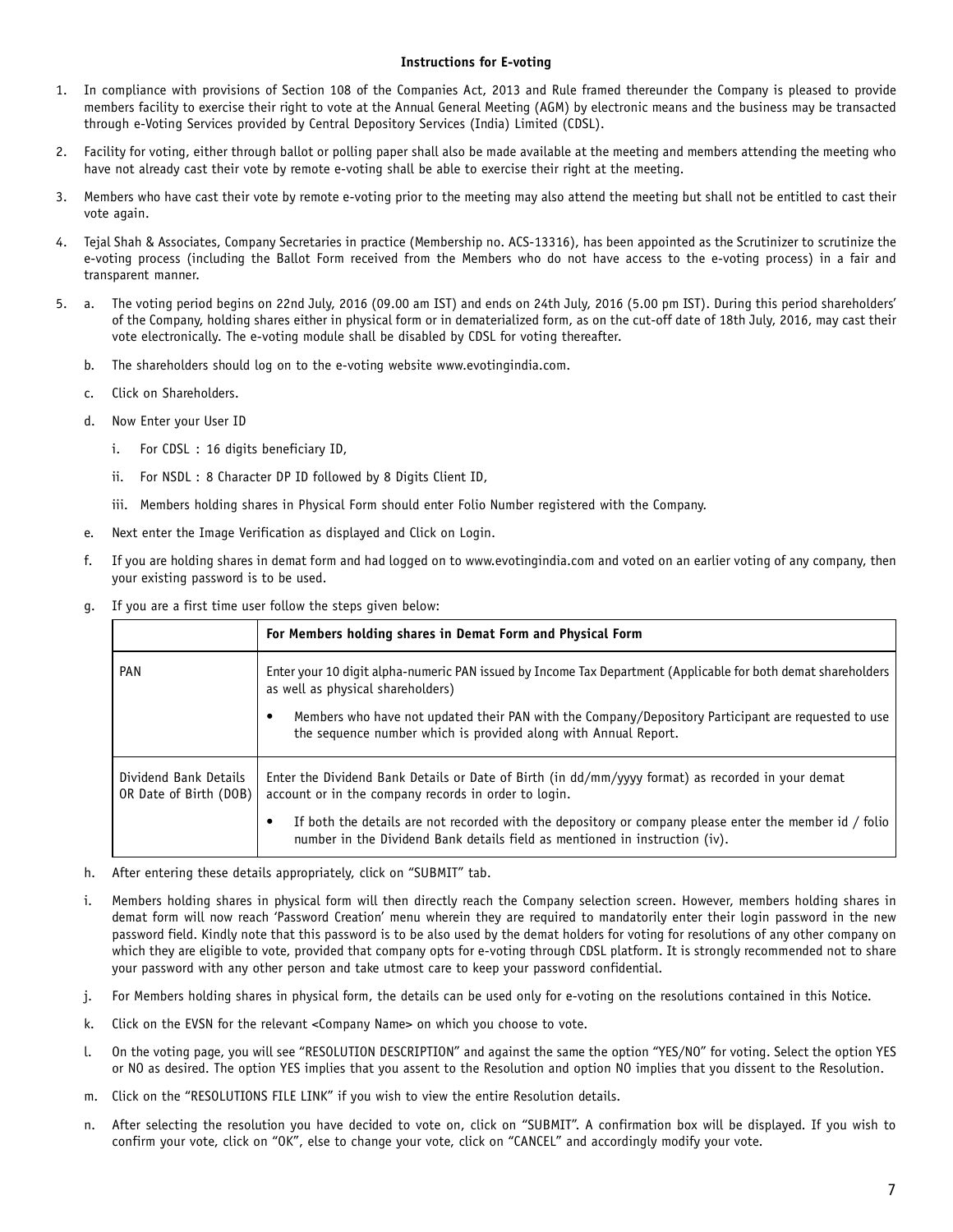- o. Once you "CONFIRM" your vote on the resolution, you will not be allowed to modify your vote.
- p. You can also take a print of the votes cast by clicking on "Click here to print" option on the Voting page.
- q. If a demat account holder has forgotten the login password then Enter the User ID and the image verification code and click on Forgot Password & enter the details as prompted by the system.
- **r. Shareholders can also cast their vote using CDSL's mobile app m-Voting available for android based mobiles. The m-Voting app can be downloaded from Google Play Store. Please follow the instructions as prompted by the mobile app while voting on your mobile.**
	- Note for Non Individual Shareholders and Custodians
	- Non-Individual shareholders (i.e. other than Individuals, HUF, NRI etc.) and Custodian are required to log on to www.evotingindia.com and register themselves as Corporates.
	- A scanned copy of the Registration Form bearing the stamp and sign of the entity should be emailed to helpdesk.evoting@cdslindia.com.
	- After receiving the login details a Compliance User should be created using the admin login and password. The Compliance User would be able to link the account(s) for which they wish to vote on.
	- The list of accounts linked in the login should be mailed to helpdesk.evoting@cdslindia.com and on approval of the accounts they would be able to cast their vote.
	- A scanned copy of the Board Resolution and Power of Attorney (POA) which they have issued in favour of the Custodian, if any, should be uploaded in PDF format in the system for the scrutinizer to verify the same.
- s. In case you have any queries or issues regarding e-voting, you may refer the Frequently Asked Questions ("FAQs") and e-voting manual available at www.evotingindia.com, under help section or write an email to helpdesk.evoting@cdslindia.com.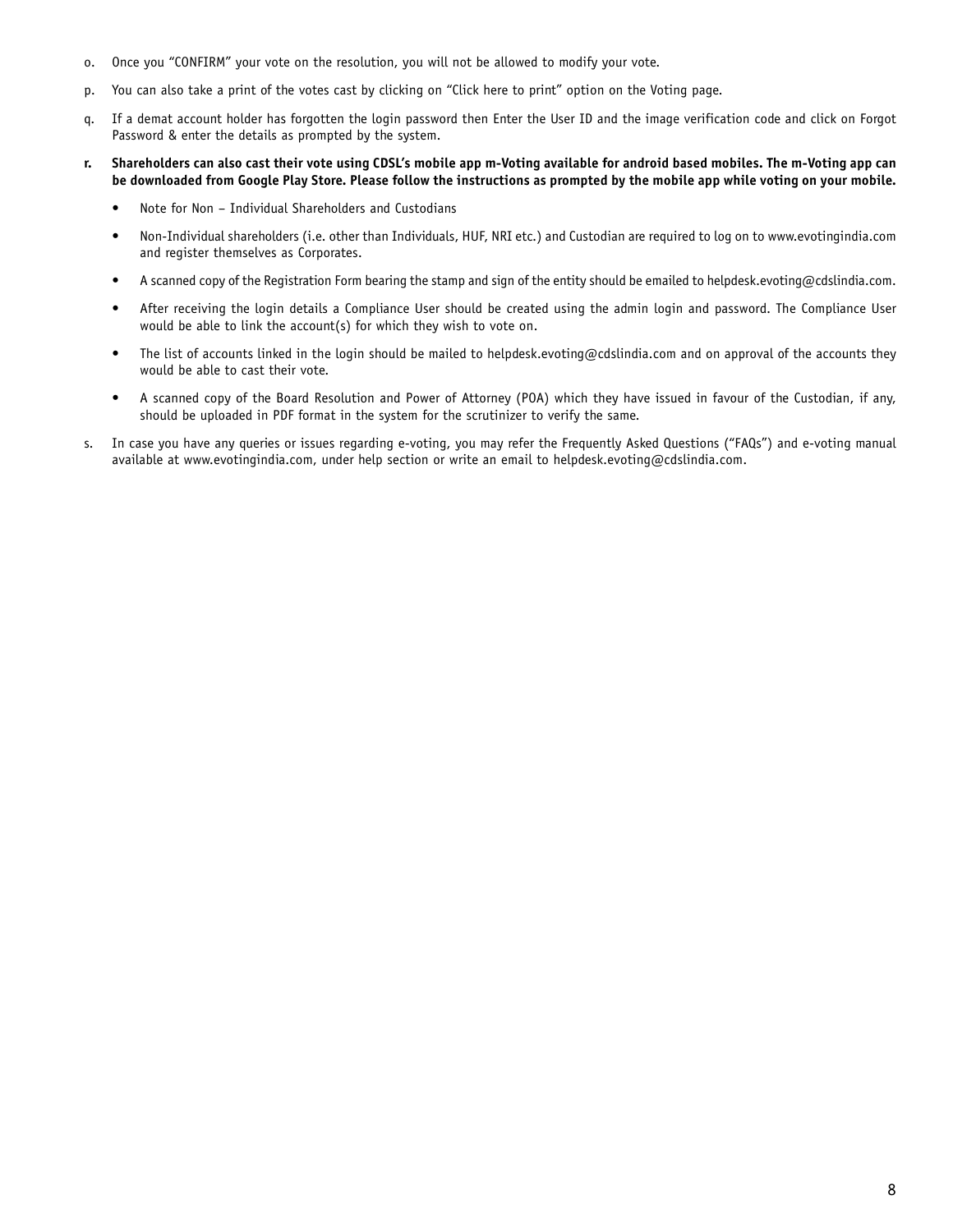#### **Brief resume of the Directors seeking appointment or re-appointment at this Annual General Meeting (Pursuant to Regulation 36(3) of the SEBI (Listing Obligations & Disclosure Requirements) Regulations, 2015)**

#### **Mr. Franz Cerwinka**

Mr. Franz holds bachelor's degree in Industrial Engineering from Universidad de las Americas, Puebla in Mexico and a master's degree in Business Administration from the University of Michigan, Ann Arbor.

Mr. Franz has served in a variety of operations, commercial and finance leadership positions within Automotive Experience and Building Efficiency during his tenure with Johnson Controls. During his 20-year tenure with the company, he has had experience leading significant change across multiple regions and cultures, having worked for Johnson Controls based in Mexico, US and Japan. Throughout his career, he has led initiatives that significantly improved profitability and performance in Johnson Controls' automotive and HVAC businesses. During his previous 4-year assignment in Japan, he led the finance function for Asia Pacific & Japan and represented Johnson Controls in a number of Joint Ventures in China, South East Asia, India and Korea.

There is no inter-se relation of Mr. Franz Cerwinka with any other Director of the Company.

Directorship / Membership of Committee of the Board held in other public limited companies in India: None.

No. of Shares held in Company: Nil.

#### **Mr. Atsushi Ohtsuka**

Mr. Atsushi Ohtsuka has done his graduation in Science and Engineering from Waseda University in March, 1986. He has been associated with Hitachi, Ltd., Japan since April, 1986. He is having an extensive experience for about 30 years in various areas in related field.

There is no inter-se relation of Mr. Atsushi Ohtsuka with any other Director of the Company.

Directorship / Membership of Committee of the Board held in other public limited companies in India: None.

No. of Shares held in Company: Nil.

#### **Mr. Anil Shah**

Mr. Anil Shah is a Graduate of Commerce and a Chartered Accountant. He is having an experience in various areas like Finance, Accounts, Budgeting, Costing, Legal, Direct and Indirect Taxation, etc. He is associated with the Company since 1984.

There is no inter-se relation of Mr. Anil Shah with any other Director of the Company.

Directorship / Membership of Committee of the Board held in other public limited companies in India: None.

No. of Shares held in Company: Nil.

#### **Mr. Gurmeet Singh**

Mr. Gurmeet Singh is an Honours Graduate in Physics from the University of Delhi with a Post Graduate Diploma in Management. In his total experience of nearly 28 years, he has worked in various companies and product categories. In his career he has worked in fields of Sales, Marketing, Business Planning, Service and Strategy. He has been associated HHLI for almost 14 years in 2 stints. He had initially joined HHLI in 2001.

There is no inter-se relation of Mr. Gurmeet Singh with any other Director of the Company.

Directorship / Membership of Committee of the Board held in other public limited companies in India: None.

No. of Shares held in Company: Nil

#### **Mr. Varghese Joseph**

Mr. Varghese Joseph is a graduate in commerce (specialization in Management) from Gujarat University and a PGPM from International Management Institute, New Delhi. In his total experience of nearly 27 years, he has worked in various companies which are in the field of Air conditioning. In his career he has worked in fields of Sales & Service. He has been associated with HHLI for almost 24 years. He had initially joined HHLI in 1989 & then re-joined in 2012.

There is no inter-se relation of Mr. Varghese Joseph with any other Director of the Company.

Directorship / Membership of Committee of the Board held in other public limited companies in India: None.

No. of Shares held in Company: 200

#### **Mr. Vinay Chauhan**

Mr. Vinay Chauhan is Bachelor of Engineering and has done Post Graduate Diploma in Industrial Engineering. He is having an experience in various areas like Design and Development, Quality Management, Manufacturing, etc. He is associated with the Company since 1993.

There is no inter-se relation of Mr. Vinay Chauhan with any other Director of the Company.

Directorship / Membership of Committee of the Board held in other public limited companies in India: None.

No. of Shares held in Company: 440.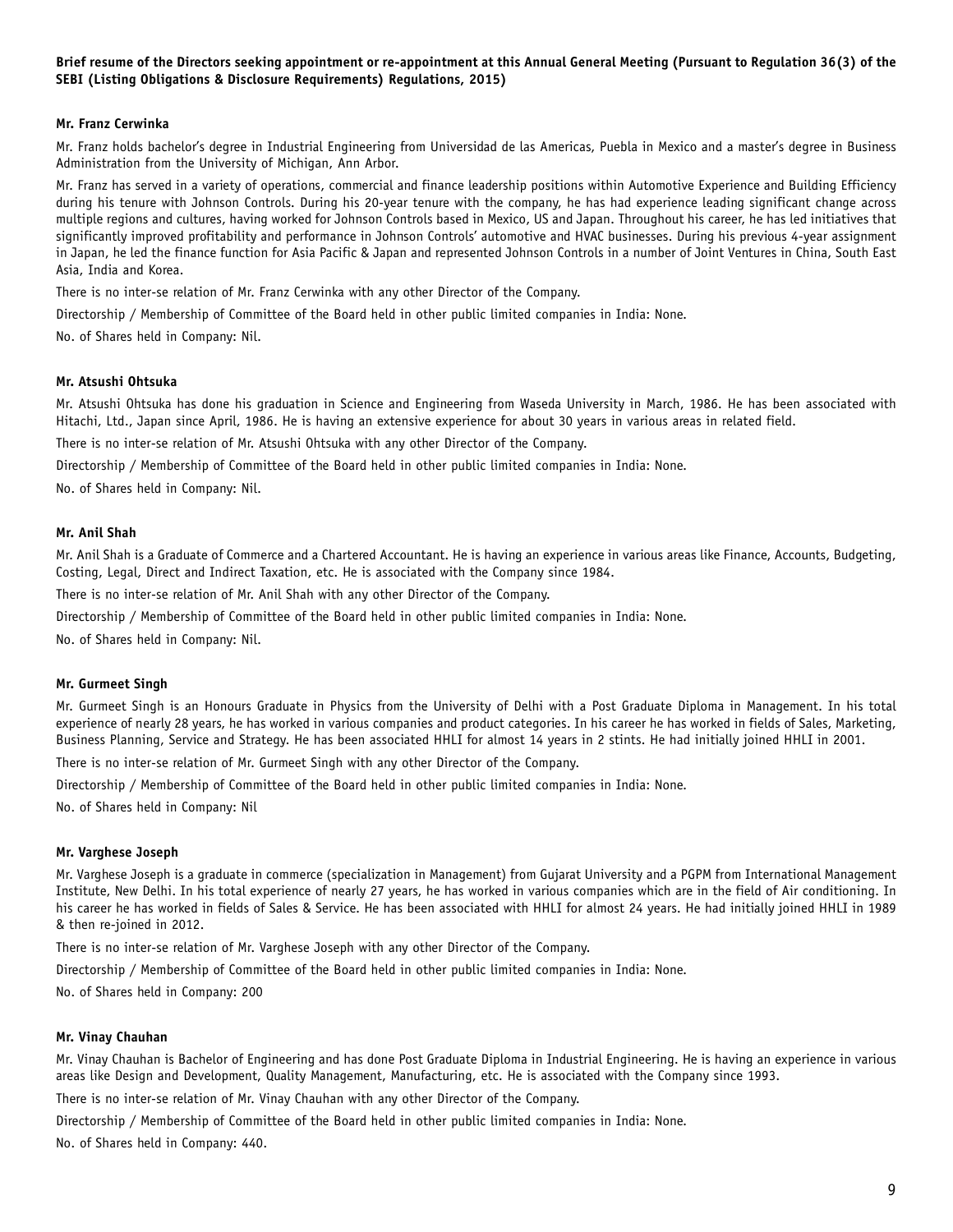**Particulars of employees as required under Section 197(12) of the Companies Act, 2013 read with Rule 5(2) of Companies (Appointment and Remuneration of Managerial Personnel) Rules, 2014 for the year ended March 31, 2016**

**Employees employed throughout the year:**

| Name of the<br><b>Employee</b> | <b>Designation</b>    | <b>Qualification</b>                                  | Age<br>(Yrs) | <b>Experience</b><br>(Yrs) | Remuneration<br>$($ ₹ in Lacs) | Date of commencement<br>of employment | Last Employment<br>held                   |
|--------------------------------|-----------------------|-------------------------------------------------------|--------------|----------------------------|--------------------------------|---------------------------------------|-------------------------------------------|
| Mr. Vinay<br>Chauhan           | Executive<br>Director | B.E. (Mechanical)<br>PGD in Industrial<br>Engineering | 56           | 31                         | 110.73                         | 06-Dec-1993                           | Koron Business<br>Systems Ltd.            |
| Mr. Anil Shah                  | Executive<br>Director | B.Com., A.C.A.                                        | 57           | 34                         | 109.39                         | 07-Dec-1984                           | Amal Investments<br>Ltd.                  |
| Mr. Gurmeet<br>Singh           | Executive<br>Director | Graduate in<br>Physics & PGD<br>in Management         | 50           | 28                         | 90.90                          | 08-Feb-2014                           | Orient Paper And<br>Industries Ltd.       |
| Mr. Varghese<br>Joseph         | Executive<br>Director | B.Com<br>(Management),<br><b>PGPM</b>                 | 47           | 27                         | 71.94                          | 19-Mar-2012                           | Samsung India<br>Electronics Pvt.<br>Ltd. |
| Mr. Tomonaga<br>Watanabe       | General<br>Manager    | <b>B.E.</b><br>(Mechanical)                           | 53           | 30                         | 138.73                         | 29-Mar-2014                           | Hitachi Appliances<br>Inc.                |
| Mr. Ichio Iwai                 | General<br>Manager    | Graduate in<br>Politics and<br>Economics              | 54           | 30                         | 135.34                         | 10-Jun-2013                           | Hitachi<br>Appliances<br>Inc.             |

## **Employees employed for a part of the year:**

| Name of the<br>Employee | <b>Designation</b>    | <b>Qualification</b>                               | Age<br>(Yrs) | <b>Experience</b><br>(Yrs) | Remuneration<br>$($ ₹ in Lacs) | Date of commencement<br>of employment | Last Employment<br>held                   |
|-------------------------|-----------------------|----------------------------------------------------|--------------|----------------------------|--------------------------------|---------------------------------------|-------------------------------------------|
| Mr. Shoji<br>Tsubokuta* | Managing<br>Director  | B.E. (Mechanical)                                  | 61           | 40                         | 23.55                          | 01-0ct-2013                           | Hitachi Home<br>Appliances (Wuhu)<br>Ltd. |
| Mr. Atsushi<br>Ohtsuka  | Managing<br>Director  | Graduation<br>in Science and<br>Engineering        | 53           | 30                         | 123.64                         | 01-Sep-2015                           | Hitachi Appliances<br>Inc.                |
| Mr. Amit<br>Doshi**     | Executive<br>Director | B.E. (Mechanical)<br>PGD in Business<br>Management | 56           | 31                         | 40.85                          | 07-Mar-1994                           | Bradma (India)<br>Ltd.                    |

\* Mr. Shoji Tsubokuta ceased to be Managing Director of the Company with effect from 31st August, 2015.

\*\* Mr. Amit Doshi Ceased to be Executive Director of the Company with effect from 1st June, 2015.